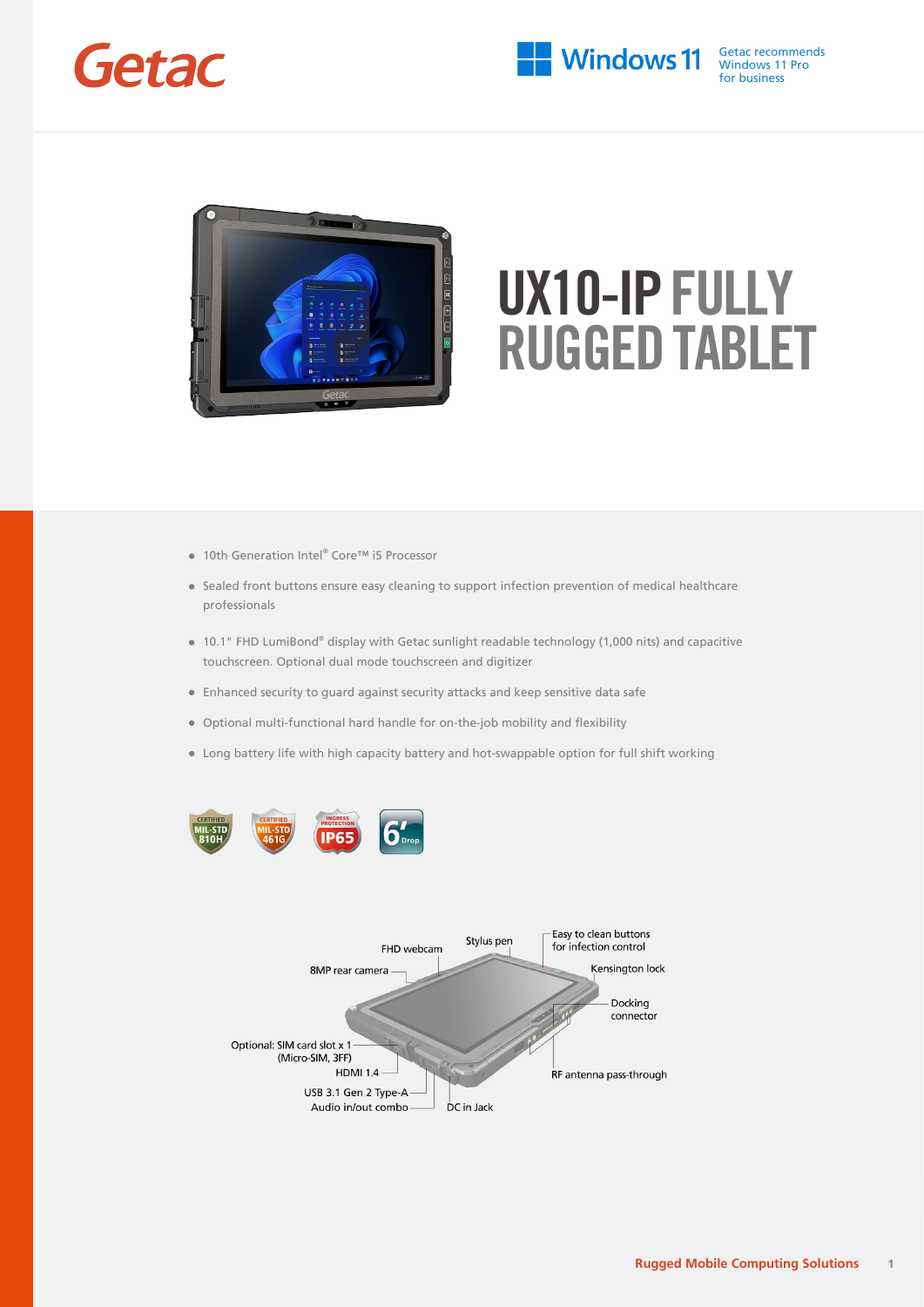### SPECIFICATIONS

| <b>Generation</b>                | G <sub>2</sub>                                                                                                                                                                                                                                                                                |  |
|----------------------------------|-----------------------------------------------------------------------------------------------------------------------------------------------------------------------------------------------------------------------------------------------------------------------------------------------|--|
| <b>Operating System</b>          | Windows 10 Pro<br>Windows 11 Pro                                                                                                                                                                                                                                                              |  |
| <b>Mobile Computing Platform</b> | Intel® Core™ i5-10210U Processor 1.6GHz<br>Max. 4.2GHz with Intel® Turbo Boost Technology<br>- 6MB Intel® Smart Cache                                                                                                                                                                         |  |
| <b>VGA Controller</b>            | Intel <sup>®</sup> UHD Graphics                                                                                                                                                                                                                                                               |  |
| <b>Display</b>                   | 10.1" IPS TFT LCD WUXGA (1920 x 1200)<br>Protection film<br>1,000 nits LumiBond® display with Getac sunlight readable<br>technology<br>Capacitive multi-touch screen                                                                                                                          |  |
| <b>Storage &amp; Memory</b>      | 8GB DDR4<br>256GB PCIe NVMe SSD                                                                                                                                                                                                                                                               |  |
| <b>Keyboard</b>                  | Power button<br>5 tablet programmable buttons                                                                                                                                                                                                                                                 |  |
| <b>Pointing Device</b>           | Touchscreen<br>- Capacitive multi-touch screen<br>- Optional dual mode touchscreen (multi-touch and digitizer)                                                                                                                                                                                |  |
| <b>Expansion Slots</b>           | Optional: Smart card reader, or bridge battery + Smart card<br>reader <sup>i</sup><br>Optional: 1D/2D imager barcode reader                                                                                                                                                                   |  |
| <b>I/O</b> Interface             | FHD webcam x 1<br>8M pixels auto focus rear camera x 1<br>Audio in/out combo x 1<br>DC in Jack x 1<br>USB 3.2 Gen 2 Type-A x 1<br>HDMI 1.4 x 1<br>Docking connector x 1<br>Optional: SIM card slot x 1 (Micro-SIM, 3FF)<br>Optional: RF antenna pass-through for GPS, WWAN and<br><b>WLAN</b> |  |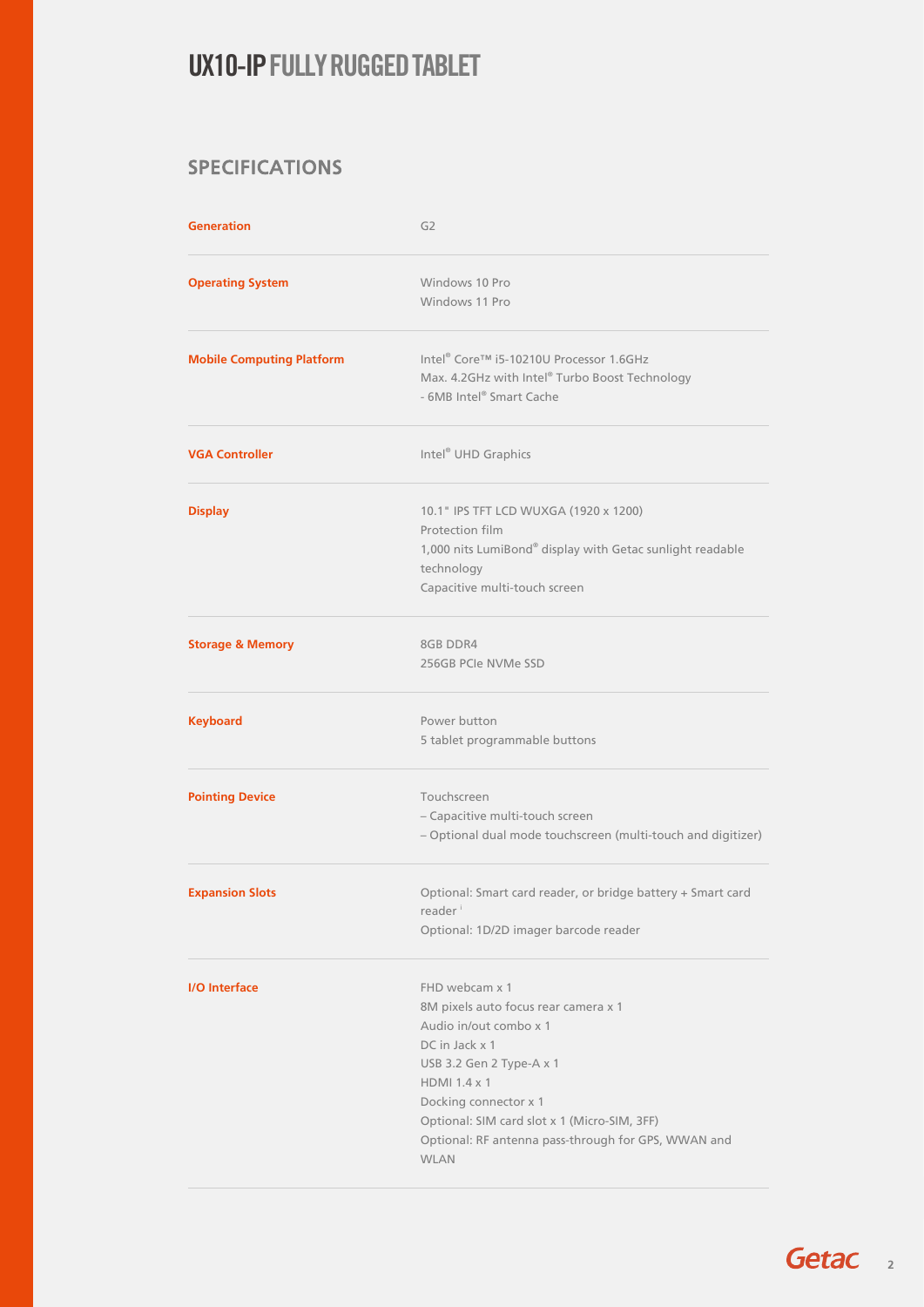| <b>Communication Interface</b>     | Intel® Wi-Fi 6 AX200, 802.11ax<br>Bluetooth (v5.1) <sup>ii</sup>                        |  |  |
|------------------------------------|-----------------------------------------------------------------------------------------|--|--|
|                                    | Optional: 4G LTE mobile broadband with integrated GPS                                   |  |  |
| <b>Security Features</b>           | <b>TPM 2.0</b>                                                                          |  |  |
|                                    | Kensington lock                                                                         |  |  |
|                                    | Optional: Smart card reader                                                             |  |  |
| <b>Power</b>                       | AC adapter (65W, 100-240VAC, 50/60 Hz)                                                  |  |  |
|                                    | Li-ion battery (11.1V, typical 4200mAh; min. 4080mAh) x 1                               |  |  |
|                                    | Optional: High capacity Li-ion battery (10.8V, 9240mAh) x 1<br>Optional: Bridge battery |  |  |
| Dimension (W x D x H) & Weigh      | 276.8 x 194.5 x 23.5 mm (10.89 x 7.65 x 0.92 )                                          |  |  |
|                                    | 1.22kg (2.68lbs) ii                                                                     |  |  |
| <b>Rugged Feature</b>              | MIL-STD-810H certified                                                                  |  |  |
|                                    | IP65 certified                                                                          |  |  |
|                                    | MIL-STD-461G certified iii                                                              |  |  |
|                                    | Vibration & 6ft (1.8m) drop resistant iv,v                                              |  |  |
| <b>Environmental Specification</b> | Temperature <sup>xii</sup> :                                                            |  |  |
|                                    | - Operating: -29°C to 63°C / -20°F to 145°F                                             |  |  |
|                                    | - Storage: -51°C to 71°C / -60°F to 160°F                                               |  |  |
|                                    | Humidity:                                                                               |  |  |
|                                    | - 95% RH, non-condensing                                                                |  |  |
| <b>Pre-installed software</b>      | <b>Getac Utility</b>                                                                    |  |  |
|                                    | Getac Camera                                                                            |  |  |
|                                    | <b>Getac Geolocation</b>                                                                |  |  |
|                                    | Getac Barcode Manager <sup>xiii</sup>                                                   |  |  |
|                                    | Optional: Absolute Persistence®                                                         |  |  |
| <b>Optional software</b>           | <b>Getac Driving Safety Utility</b>                                                     |  |  |
|                                    | Getac KeyWedge Barcode Reader Utility                                                   |  |  |
|                                    | <b>Getac Device Monitoring System (GDMS)</b>                                            |  |  |
|                                    | Getac VGPS Utility <sup>xi</sup>                                                        |  |  |

Getac<sub>3</sub>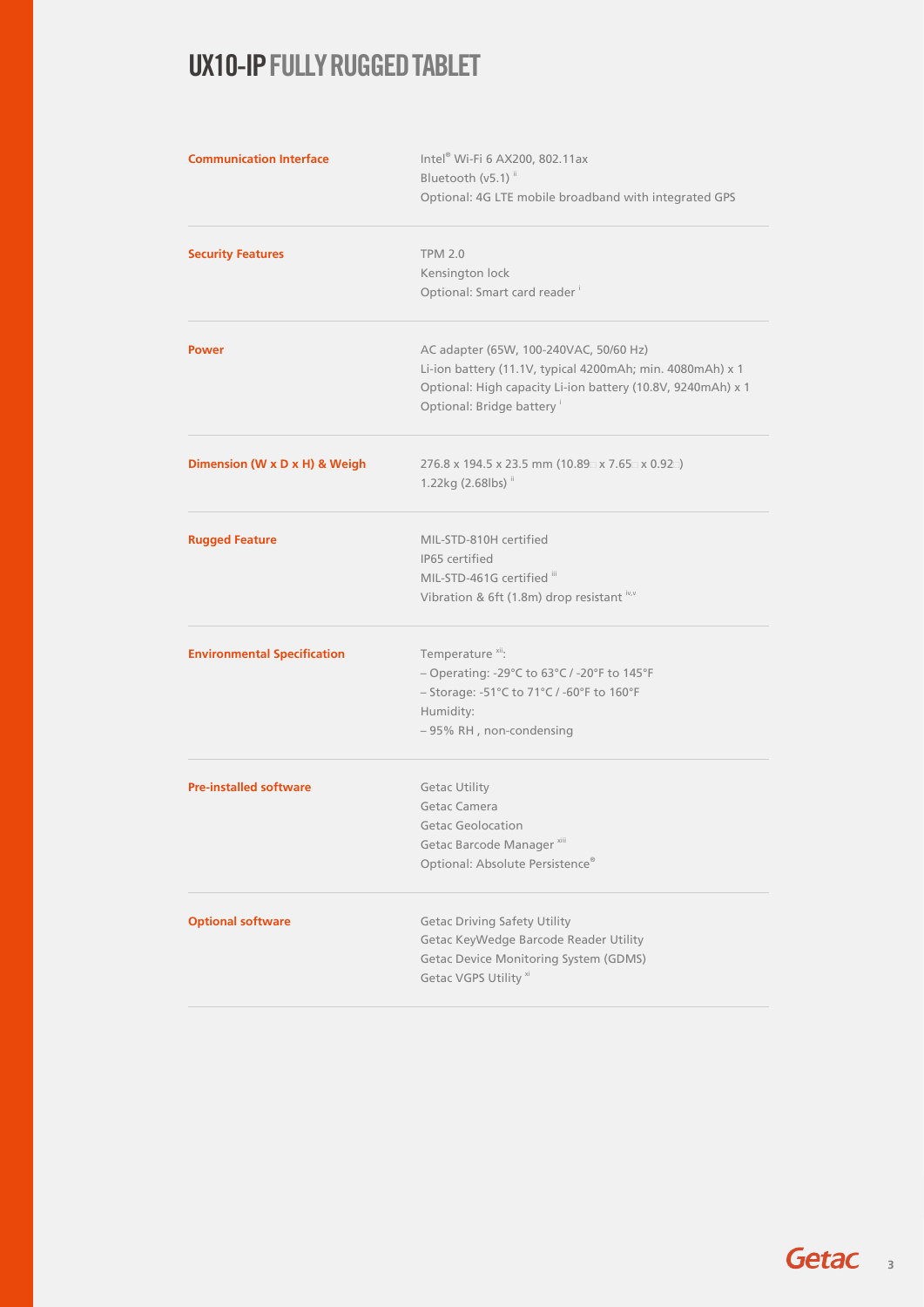### **Accessories** Carry bag

Battery (11.1V, typical 4200mAh; min. 4080mAh) High capacity Li-ion battery (10.8V, 9240 mAh) Multi-Bay charger (Dual-Bay) Multi-Bay charger (Eight-Bay) AC adapter (65W, 100-240VAC) Office dock AC adapter (90W, 100-240VAC) MIL-STD-461 AC adapter (90W, 100-240VAC) DC-DC vehicle adapter (120W, 11-32VDC) Digitizer pen Rubber hand strap Shoulder strap (2-point) Detachable keyboard Vehicle cradle viii Keyboard dock Vehicle dock vii Office dock 100W Type-C adapter Getac rugged keyboard

**Bumper-toBumper warranty** Accidents can take your equipment out of service when you least expect it, especially in a rugged environment, which can cause costly equipment downtime.

> That is why Getac has introduced accidental damage as standard under our Bumper-to-Bumper warranty, to help minimize your enterprise IT costs.

Bumper-to-Bumper is your hassle-free guarantee. That means you can depend on us to have your unit back in service within days.

### Standard

3 years Bumper-to-Bumper

- I. Smart card reader and bridge battery + Smart card reader are mutually exclusive options.
- II. Weight and dimensions vary from configurations and optional accessories.
- III. MIL-STD-461G 90W AC adapter sold separately.
- IV. Drop test results vary from configurations and optional accessories.
- V. Tested by a national independent third party test lab following MIL-STD-810H.
- VI. Supports GPS and Glonass.
- VII. Gamber Johnson and Havis vehicle docks are e-mark certified.

Information provided herewith is for reference only, available specification shall be subjected to quotation by request.